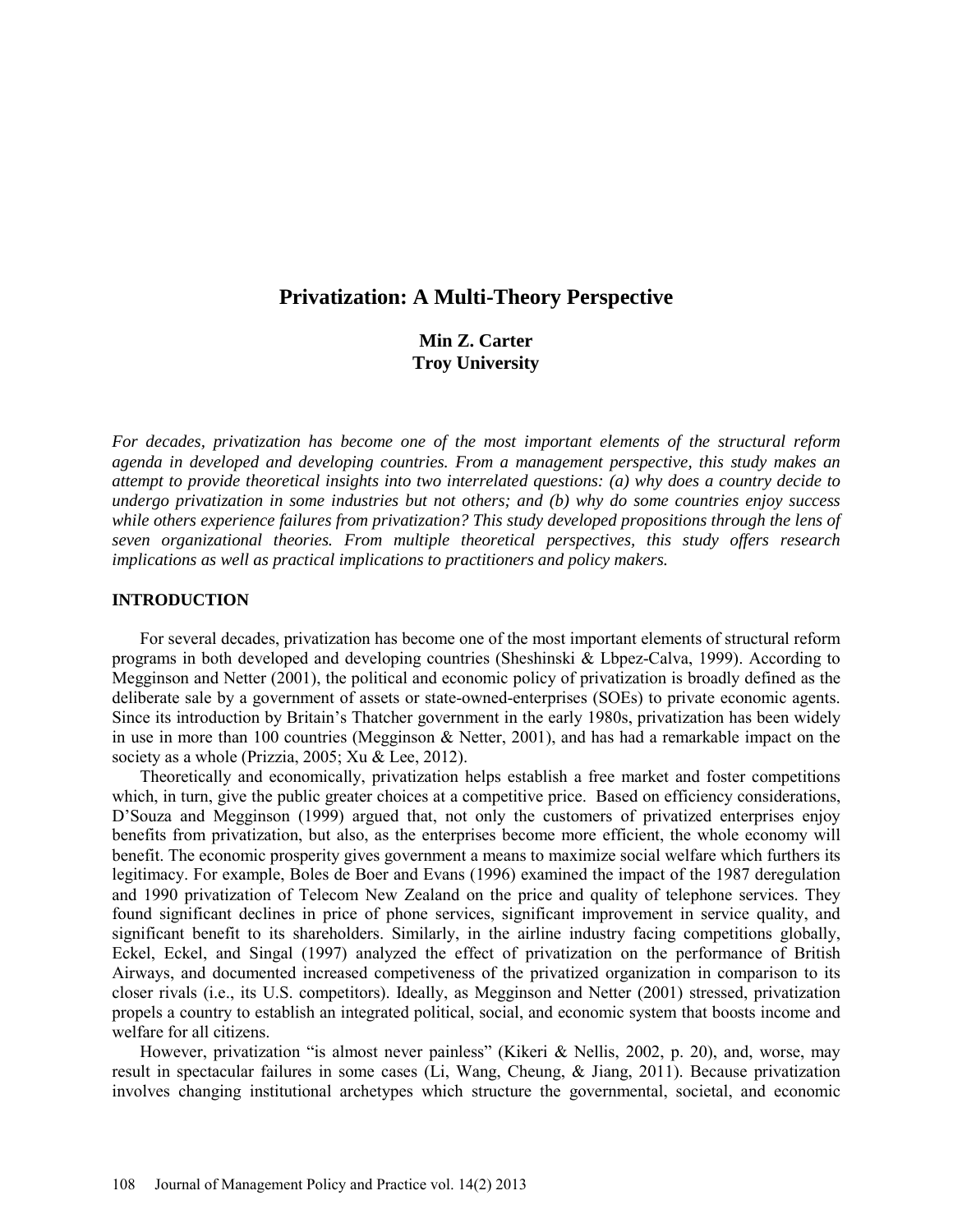arrangements and behaviors, it can be both challenging and problematic (Greenwood  $\&$  Hinings, 1993; Li et al., 2011). Privatization may result in a decline in national economy, as demonstrated by a study of mass privatization in 25 post-communist countries (Hamm, King, & Stuckler, 2012). It can also potentially cause tremendous social upheaval in the short term, since privatization is often accompanied by large numbers of redundant workers (Megginson & Netter, 2001). In Poland, for instance, the unemployment rate increased by 8 percent between 1990 and 1996 during which the country underwent privatization (Sheshinski & Lbpez-Calva, 1999). Moreover, privatization can potentially trigger political instability, especially when inequality in distributions of income and wealth increases significantly (Stiglitz, 2002). For example, the former Soviet reformers suddenly abolished the former centrally planned institutional framework that had held the society and economy together through an "iron fist" for over 70 years, and launched a mass privatization in 1992 (Tan, Li, & Xia, 2007). Its goal was to make all citizens owners of private property as quickly as possible with the least amount of social conflicts (Kim  $\&$ Yelkina, 2003). However, the good intention did not produce good outcomes: Russia's gross domestic product (GDP) declined 41 percent between 1992 and 1995, unemployment rose from almost zero at the end of 1991 to approximately 7 percent by October 1995, living standards declined, inequality grew dramatically, and citizens' incomes fell, resulting in the electoral success of a resurgent of Communist Party in 1996 (Gerber & Hout, 1998). In essence, privatization is such a complex phenomenon that it is intertwined with multiple factors such as economic considerations, social sensitivities, and political concerns. As such, making privatization policy decisions and using state interventions to manage privatization programs in balancing these multiple factors have been critical issues to the success or failure of privatization.

Although the literature on privatization has grown, much attention is still required to enhance the extant body of knowledge theoretically and practically (Ramamurti, 2000). There is a dearth of research on privatization, specifically in the management literature (Zahra, Ireland, Gutierrez, & Hitt, 2000). One of the reasons for this gap may be the fact that management research typically focuses on individual-, group-, and/or organizational-level, while privatization research focuses on industry and/or country level (Kim & Yelkina, 2003; Ratto-Nielsen, 2004; Wright, Hoskisson, Filatotchev, & Buck, 1998). Another reason may be that management research often is not carried out in a systematic way, thus unable to adequately address a phenomenon (Frost, 1980). In this study, from a management perspective I attempt to look into privatization at the nation-level through the lens of well-established organizational theories. Specifically, by applying organizational theories to privatization, this study addresses two interrelated questions: (a) why does a country decide to undergo privatization in some industries but not others; and (b) why do some countries enjoy success while others experience failures from privatization? The assumptions of this study are: (a) governments represent public interests; and (b) privatization decisions are based on governments' intentions to improve economic efficiency and societal welfare.

This study makes several contributions. First, this study views privatization systematically from a management perspective. Second, this study takes a balanced view by looking into both economic and social performance of privatization. Studies on the effectiveness of privatization tend to emphasize economic outcomes such as cost reductions, profit, and revenue (Prizzia, 2001; Stolt, Blomqvist, & Winblad, 2011). Recently, some researchers argued that privatization outcomes should include both economic and social performance, because together they measure whether a country achieves long-term broad-based sustainable development through its privatization program (Hodge, 2000; Parker & Kirkpatrick, 2005; Prizzia, 2001). Third, by applying multiple theories to privatization, this study aims at enhancing our understanding of privatization as well as providing a broad foundation for future research on privatization. Fourth, from multiple theoretical perspectives, research and practical implications of privatization are offered.

## **THEORETICAL PERSPECTIVES APPLIED TO PRIVATIZATION**

In this study, privatization is viewed through the lens of seven organizational theories, namely, systems theory, contingency theory, real options theory, institutional theory, agency theory, resource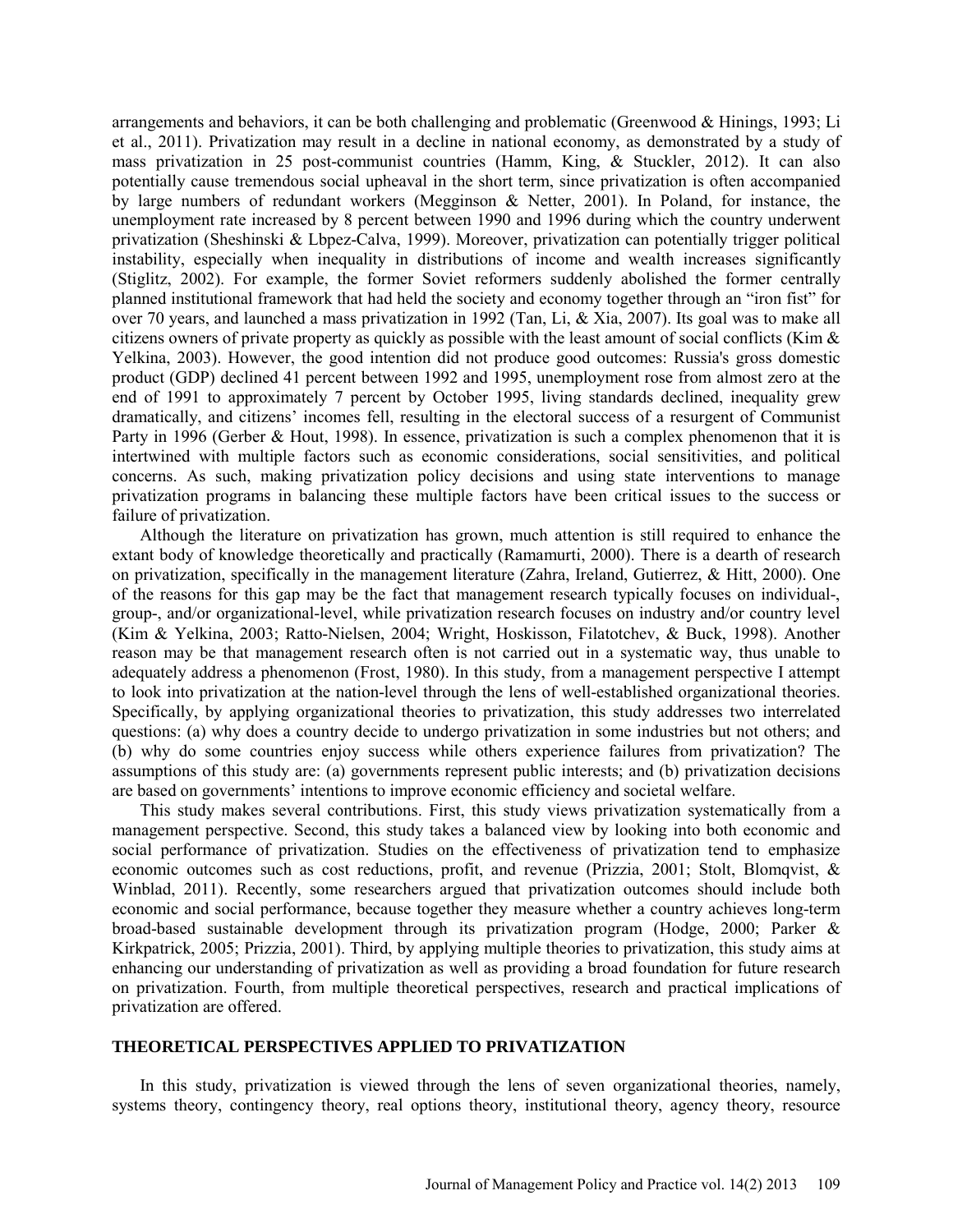based views, and transaction cost economics. Specifically, these organizational theories were applied to privatization and theoretical propositions were developed. Table 1 summarizes the key premise of each theory, and the respective key insights for privatization and propositions. (See Appendix for Table 1)

#### **Systems Theory**

Systems theory suggests that a system can be classified according to its common property and is consist of interrelated entities of activities (Ashmos & Huber, 1987; Scott, 2003). The system defines and redefines itself among its internal components as well as its relationship with the external environment, aiming at correcting errors in the direction of increasing compatibility between the system and the environment (DiMaggio & Powell, 1983). In this regard, a country can be viewed as an integrated political, social, and economic system that interacts with the world (i.e., the environment). The country's system is composed of interrelated entities such as government agencies, private and public organizations, and the general public. If the system is disassembled in any way (e.g., one or some SOEs in the system are privatized), the properties of both the components (i.e., the SOEs) and the system as a whole are changed consequently (Ashmos & Huber, 1987). So is its relationship with the environment.

From such a perspective, a country's system is an open system that is affected by both external (i.e., global competitions, scientific breakthroughs, demands for resources) and internal (i.e., domestic economic failures, unemployment rate, political legitimacy) factors. A country's system imports energy (e.g., privatization programs and knowledge, global competitiveness) from its external environment (e.g., foreign countries) (Katz & Kahn, 1966). These external factors impact whether and how the country undergoes privatization. In reality, nowadays, in an increasing competitive global environment, a country may be forced to respond to external pressures through its purposeful ownership change of privatization, aiming to maximize its economic efficiency and social responsibility as well as competitiveness in the global market. For instance, China is one of the few countries where privatization and globalization efforts have been carried out at the same time since the country adopted a policy of opening-up and reform in 1980. Today, the private economy plays an important role in China's economy. In Shenzhen, China's fourth largest economy, for example, the private sector generated over 50 percent of the fiscal revenue of the city (Shenzhen Government Online, 2007).

# *Proposition 1a. The stronger global competitions countries face, the more likely a country will undergo privatization.*

Internally, on the other hand, a country's system utilizes the energy (e.g., other countries' privatization programs and knowledge) and corrects errors (e.g., market failures) through implementing its own privatization program, thus increasing compatibility between the system and its environment (Katz & Kahn, 1966). In response to disappointing SOE performance and in an attempt to create substantial and enduring benefits to its economy and citizens in a competitive global market, governments seek ways to correct market failures (e.g., low efficiency, financial constraints), one of which notably is privatization. The larger the failure, the wider spread-out the privatization. In China, for instance, 72 percent of SOEs were not profitable in 1995 (Kikeri & Nellis, 2002). Since China launching its privatization program, the number of SOEs fell by 40 percent between 1996 and 2001 and many remaining SOEs were scheduled for privatization (Garnaut, Song, Tenev, & Yao, 2003). Today, China is the world's second-largest economy with the most dynamic GDP growth. The success in China may be due to the fact that, similar to New Zealand, the U.K., Mexico, and Chile, privatization was accompanied by reforms to open markets, remove price controls, and encourage the development of the private sector through free entry (World Bank, 1992).

*Proposition 1b. The less efficient SOEs are, the more likely a country will undergo privatization.*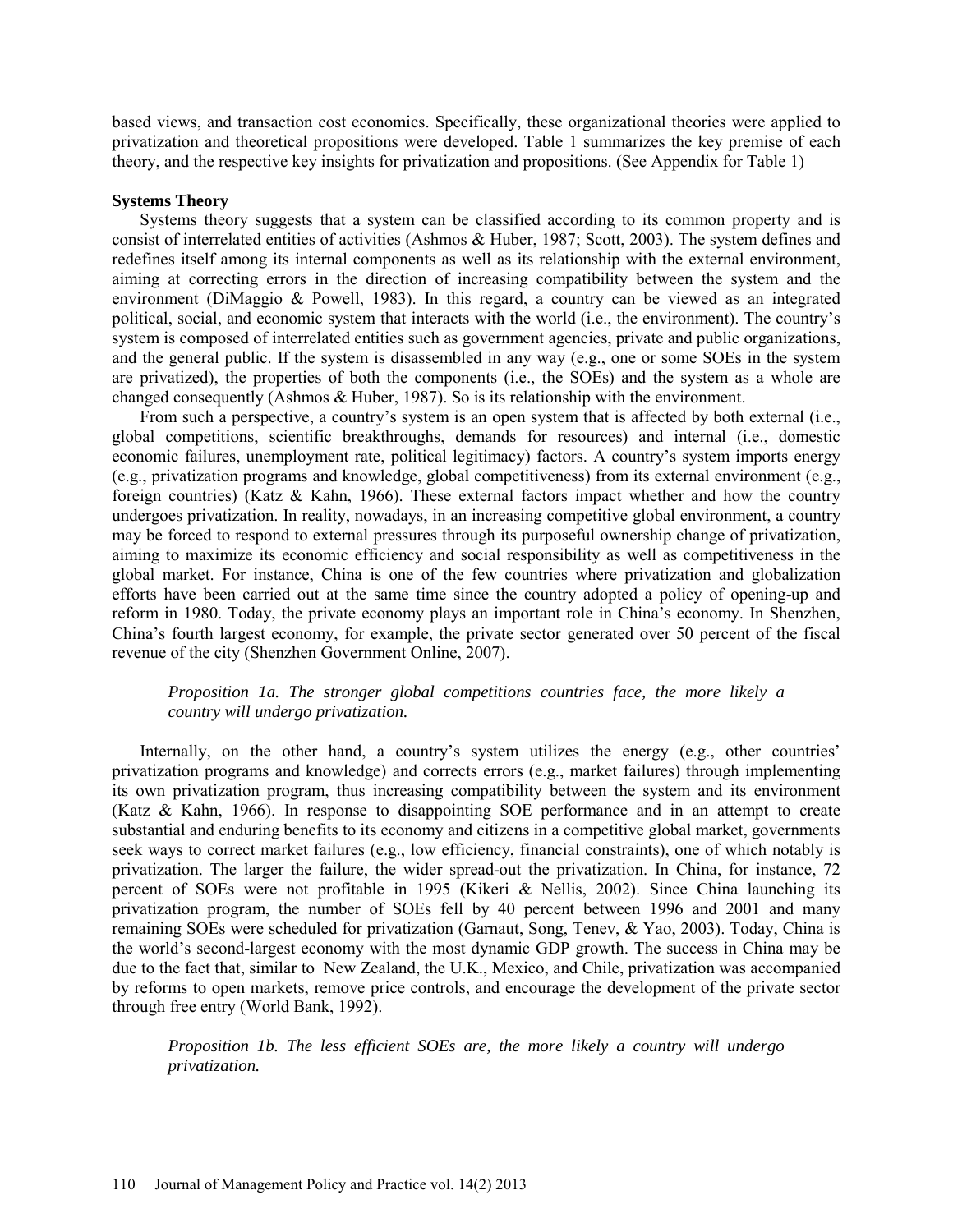When one or more SOEs in the system are being privatized, the property of the country's system is changed consequently (Scott, 2003). Such a change has an effect on all interconnected components (i.e., private and public organizations, government, the public) in the system, since these components that are open to, and interact with, the system. However, the strength of this effect is primarily determined by the scope of privatization and the nature of interdependent relationships between the privatized organizations and their interconnected components in the system. As the scope of privatization, the ambidextrous relationships between the privatized firms and their interconnected components, the uniqueness of the assets owned by the privatized firms, and the importance of products or services by the privatized firms to the general public increase, the complexity of privatization and its impact on the functionality of the entire system increase. As a result, government may choose not to privatize certain industries that are important to a country's economy and social welfare, but begin privatizing non-essential SOEs at a small scope. For example, a country may not privatize essential services such as water, electricity, and health care, especially at its early stage of privatization (e.g., Joseph, 2010; Manuel, 2003; Stolt et al., 2011). Even, in some cases, when these essential services are privatized, tight regulations and close monitoring programs are in place, because privatization is a complex phenomenon that is interwoven and intertwined with economic considerations, social sensitivities, and political concerns.

## *Proposition 1c. The more important industries are to a country's economy and social welfare, the less likely these industries will be privatized in early stages of privatization.*

From a dynamic systems perspective, privatization is not a one-shot event but a process that can occur in stages (Ramamurti, 2000), because no country wants to bet its economy on a rapid, irreversible privatization program without some assurance that all necessary prerequisite policies have been put in place (Megginson & Netter, 2001; e.g., Kim & Yelkina, 2003). This suggests that, in order to achieve economic prosperity in a socially responsible way, it is essential for a country to manage its privatization process through feedforward, concurrent, and feedback control mechanisms. Because privatization programs affect a country's political, economic, and social components, information from these control mechanisms provides insights for a country to proactively manage and improve its privatization policy and process in order to achieve desired outcomes (Ratto-Neilsen, 2004). For instance, information from previous rounds of privatization can influence the content and context in which the subsequent rounds of privatization are designed and implemented. In practice, government may begin its privatization program by selling small and non-essential SOEs in one sector, allowing limited new entry into the sector, and creating a new law or regulatory agency for the sector (Hamm et al., 2012; Parker & Kirkpatrick, 2005). This, if successful, may be followed by full privatization of ownership, further deregulation, and measures to make regulation more effective in the sector and beyond (Ramamurti, 2000). Or, this, if unsuccessful, may lead to other privatization alternatives (e.g., partial privatization of ownership) or even nationalization. Therefore, sequencing and staging of privatization are critical issues and control mechanisms must be in place (Megginson & Netter, 2001).

*Proposition 1d. The better sequencing and staging of privatization are managed, the more successful privatization will be.* 

#### **Contingency Theory**

Contingency theory contends that policy makers must interpret the environment correctly and maintain fit through changes (Child, 1972). In the case of privatization, a country's internal (i.e., culture, social norms, resources) and external (i.e., global competitions; geo-political coalitions) environmental conditions are posited as critical constraints upon the choice of privatization. Privatization policy makers must examine the environment and understand the holistic nature of the changing environment impacted by these conditions. As mentioned in the systems theory section, these environmental factors place great demands on a country's entire system in general and on economic, social, and political subsystems specifically. As such, privatization decisions should be contingent upon these environmental factors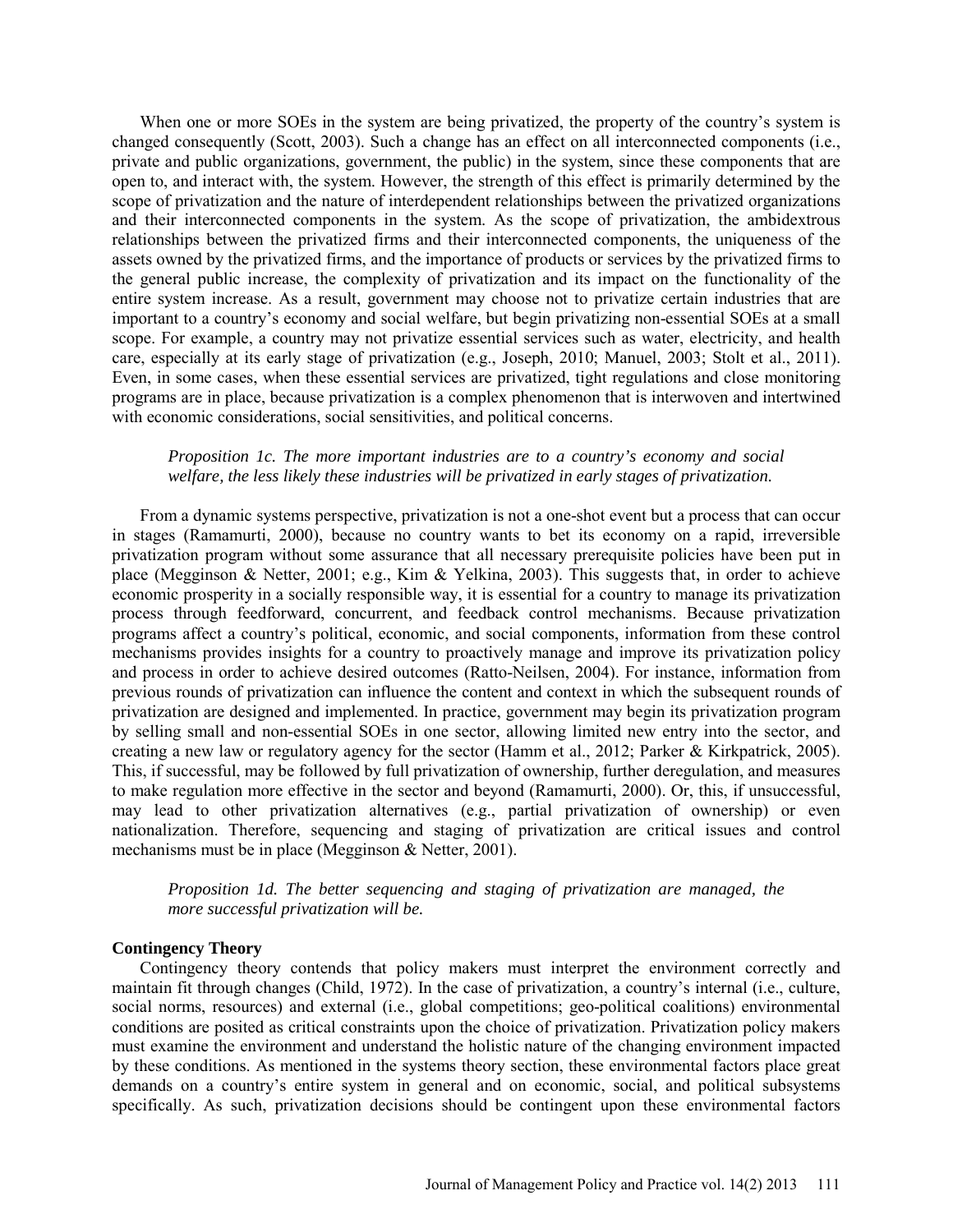(Lawrence & Lorsch, 1967). Further, the fit between a country's system and the environment can be increased, if the system is open to continual redefinitions (i.e., a planned market, a free market, or a mixed market) and corrections (i.e., market failures, financial constraints; Lawrence & Lorsch, 1967).

However, there is no one best way to privatize (Lawrence & Lorsch, 1967). Every country has its own unique environment that historically constitutes a set of forces (e.g., law, culture and norms) to be adapted to, co-aligned with, controlled, or controlled by (Smircich & Stubbart, 1985). Privatization decisions, based on efficiency grounds and justified on welfare grounds (Brada & Ma, 2007), should reflect the norms of the social, cultural and political domination (Davis, 1982). For instance, a World Bank (1996) study concluded that, the inclusion of social factors (i.e., welfare, social services, and equity) and the participation by all stakeholders in the privatization process is far more important in the European transition economies and developing economies than in developed countries. Therefore, from a contingency theory perspective, the uniqueness of a country's environment requires privatization policy makers to take full considerations economically, politically, and socially, and adopt experimentations contingent upon the environment.

Taken together, the effectiveness of privatization may depend upon the following proper fits: (a) between a privatization program and a country's (internal and external) environment; (b) between subsystems (i.e., public and private sectors, government, the public) and a country's environment; and 3) among subsystems within the system. The first two fits can be viewed as differentiation and the last as integration (Lawrence & Lorsch, 1967). Moreover, government needs to make strong political commitment to lead its privatization programs and to effectively resolve conflicts arising from the programs (Lawrence & Lorsch, 1967). When a privatization program is contingent upon a country's environment, the success of the program economically, socially, and politically is high.

*Proposition 2. Countries developing their privatization programs contingent upon the country's environment are more likely to succeed than those who do not.* 

# **Real Options Theory**

Real options theory has emerged as a compelling approach for evaluating investment opportunities in uncertain environments (Leiblein, 2003). According to this theory, a real option is the right, but not the obligation, to undertake privatization in an uncertain environment, so that privatization programs can create economic and social values through operating flexibility (Leiblein, 2003).

Historical experience and knowledge may be viewed as carriers of wisdom (March & Olsen, 1984). If a country has no prior experience or knowledge of privatization, uncertainty and unpredictability of privatization outcomes tend to be heightened. By choice or by chance, a country may view other countries' successful privatization programs as options and simply adopt an available program. However, a country should not completely obligate itself to the similar program but instead, reserve its rights to evaluate and modify the programs, because every country operates under a different environment which bears its own social, cultural, and political identity. For example, within developing and emerging economies, as opposed to developed economies, the economic and social importance of SOEs is far greater, the environment is less market-friendly, less elastic, and more uncertain, the private sectors are well underdeveloped, and the government capacity to regulate a competitive market tend to be poorer (Parker & Kirkpatrick, 2005).

According to Ramamurti (2000), privatization can be *broad* (i.e., sale of public assets and deregulation of an entire industry) or narrow (i.e., transfer of partial ownership or control of a sector to private enterprises). Narrow form of privatization can be viewed as a real option in an uncertain environment, because it provides government great flexibility when operationalizing privatization. Government can choose to increase the scope of privatization if early rounds of privatization are successful, or, regulate the sector or even take over the privatized firms if early rounds of privatization are unsuccessful. For example, India partially privatized its electricity industry by introducing a parallel market (i.e., market-based production sector and state-run sector) in the country (Joseph, 2010). Moreover, due to the essential nature of electricity services to its economy and citizens' everyday life, the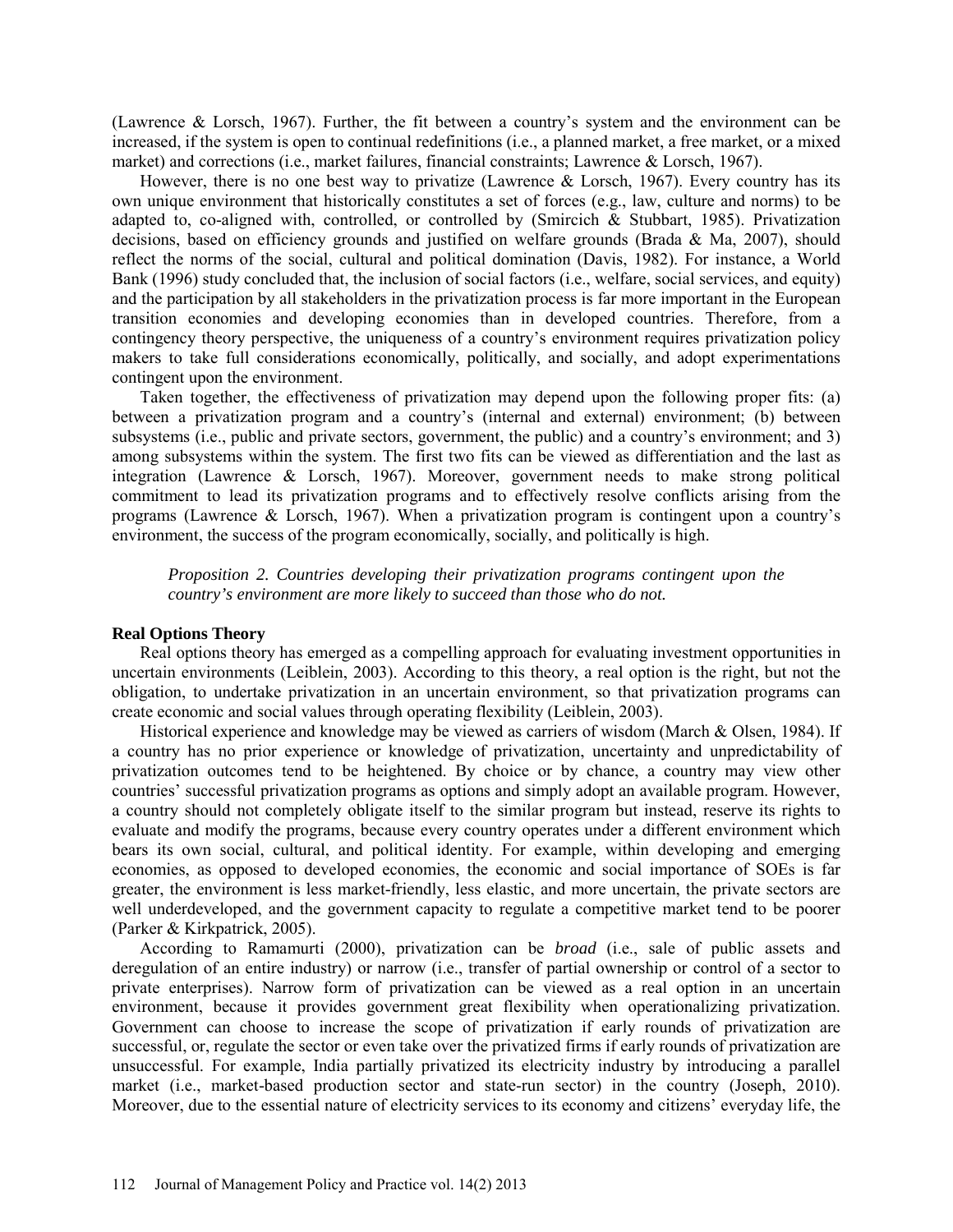government chose to keep the industry regulated and maintain the right to nationalize the privatized sector in the event of non-improvement in efficiency and poor services by the privatized enterprises. The uncertain environment, coupled with the unique country identity, requires policy makers to evaluate possibly privatization programs, customized its own program with a wide range of options (e.g., privatization, liberalization, and different combinations), and manage it with flexibility.

*Proposition 3. In uncertain environments, countries, who undergo privatization with a wide range of options and manage it with flexibility, are more likely to succeed than those with a single, rigid privatization option.* 

## **Institutional Theory**

Neo-institutional theory portrays large institutional structures (e.g., organizations, government agencies, countries) as rationally coherent autonomous actors whose behaviors are guided by social structures such as law, culture, and norms (March & Olsen, 1984). The actors, on the one hand, coherently institutionalize and legitimize decisions (e.g., privatization programs) to conform to their environment (e.g., social norms and competitive pressures). On the other hand, they autonomously develop and shape the public's understanding of the decisions and alternatives (e.g., new regulatory agencies). In the privatization case, government policy makers, guided by the social structures, correct market failures through institutionalizing and legitimizing privatization programs that appropriately reflect the country's history and culture (Scott, 1995). For example, Chinese government has systematically introduced certain capitalist market-based enterprises to liberalize the market and correct market failures, while attempted to preserve the socialist institutions in order to maintain its legitimacy and protect their power base (Tan et al., 2007). Success after implementation of the first round of privatization more likely leads to embracing the program in subsequent rounds, whereas failure may lead to other alternatives (e.g., partial privatization and regulations) and even an opposite direction (e.g., nationalization). Therefore, an effective and efficient institutional system is critical to the success of privatization. For instance, in the sale of Chile Telecom, the consumers, labor, government, and buyers all benefited and the productive efficiency of the company increased as a result of a well-developed, welladministered regulatory framework (World Bank, 1992).

*Proposition 4a. Countries who purse privatization and institutionalization simultaneously are more likely to succeed than those who pursue one without the other.* 

Another avenue of institution theory deals with isomorphism. DiMaggio and Powell (1983) argued that highly structured institutions (e.g., government agencies, SOEs) provide a context in which individuals' efforts to deal with uncertainty and constraint often lead to homogeneity in institutions' structure, culture, and output. This implies that, in the privatization case, uncertainty may be a driving force that encourages a country simply to imitate other countries' successful privatization programs which are available and accessible. Mimetic isomorphism is the result of a country reacting to its unknown and uncertain environment by modeling itself after successful privatization programs in other countries (DiMaggio & Powell, 1983). Throughout the privatization history, many emerging economies launched ambitious programs to privatize their SOEs with the intention of replicating the success of privatization programs in developed economies (Megginson, Nash, & Van Randenborgh, 1994). However, such efforts did not always produce expected outcomes as what were in the developed economies. Examples of failing to achieve efficiency and social responsibility can be found from the privatization in Russia (Wright et al., 1998) and in Poland (McDonald, 1993). As such, simply imitating other countries' successful privatization programs may not be an optimal solution to a country's privatization.

*Proposition 4b. The more uncertain a countries' environment is, the more likely the country will imitate other countries' successful privatization programs.*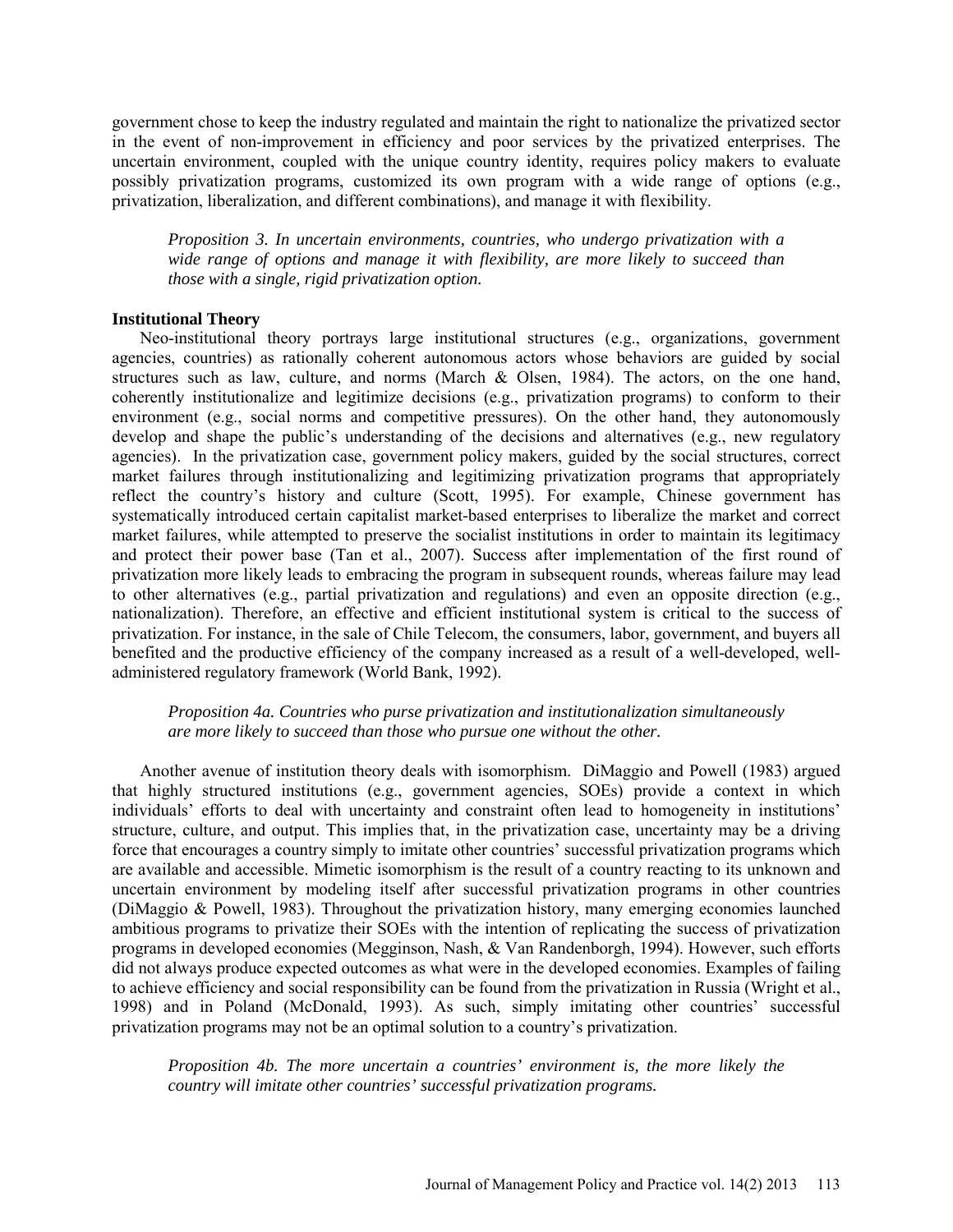#### **Agency Theory**

Agency theory is concerned with managing principal-agent relationships (Eisenhardt, 1989). Based on this theory, in the privatization case, a government is the principal, and privatized enterprises are the agents. Government, representing public interests, has goals of maximizing social welfare, fostering its economy, and maintaining high level of employment. Privatized organizations have their own objectives mainly focusing on maximizing profit and shareholder-wealth. Principal-agent problems arise when government and privatized firms have conflicting or competing goals as well as different risk preferences (Eisenhardt, 1989).

To manage principal-agent relationships, agency theory suggests government should write complete contracts (e.g., laws and regulations) that adequately protect public interests and prevent privatized firms' opportunistic behaviors. Furthermore, relevant existing laws or regulations that apply to the privatized firms should be specified by every privatization deal, and enforcements of the contracts should be followed (Ramamurti, 2000). In reality, in some cases, it is difficult and costly to identify all potential opportunistic behaviors and write complete contracts because agency theory assumes that individuals are boundedly rational (Eisenhardt, 1989; Williamson, 1996). In other cases, increases in incentive alignment between government and privatized firms may be a way to reduce the likelihood of opportunistic behaviors (Dharwadkar, George, & Brandes, 2000). Because agency theory assumes that individuals are self-interested (Eisenhardt, 1989; Williamson, 1996), a country should have effective control mechanisms (e.g., contracts, regulatory systems and enforcement) to prevent and solve agency problems.

Agency theory also assumes that individuals are risk aversive (Eisenhardt, 1989), suggesting that privatized firms may assume higher risks or costs for engaging in opportunistic behaviors against their government especially in cases that effective monitoring and control mechanisms are in place. For instance, to prevent opportunistic behaviors, Mexico and the Philippines made the sale of SOEs transparent by adopting competitive bidding procedures, developing objective criteria for selecting bids, and creating a clear focal point with minimal but necessary bureaucracy to monitor the overall program (World Bank, 1992). In essence, governments can manage principal-agent problems through effective control mechanisms such as company laws, disclosure provisions, appointing non-executive directors, internal and external audit systems, and so on (Heath, 1997).

*Proposition 5. The more effective a country's regulatory systems are, the less likely the privatized firms will behave opportunistically.* 

#### **Resource Based View**

The resource-based view (RBV) explains the specific characteristics of resources that are most likely to create and sustain competitive advantage to an entity (e.g., a firm or a country) (Barney, 1991). RBV theorists argue that: (a) resources that are valuable and rare can lead to the creation of competitive advantage; and (b) the competitive advantage can be sustained over longer time periods to the extent that the entity is able to protect against resources being imitated, transferred, or substituted (Barney, 1991; Black & Boal, 1994; Wade & Hulland, 2004).

In business, resources can be defined as tangible (e.g., machines) and intangible (e.g., software patterns) assets and capabilities (e.g., technically and managerial skills) that are available and essential in detecting and responding to market opportunities or threats (Sanchez, Heene, & Thomas, 1996). In the context of a country, resources may refer to assets and capabilities that are available and critical in creating and sustaining a nation's competitive position in the world. Countries actively compete for resources and capabilities that contribute to building their national competitiveness economically, politically, and militarily. From a RBV perspective, in order to create and maintain national competitiveness, a country should not privatize any critical assets and capabilities, such as nation's historical heritage, valuable human capital, scarce nature resources, unique and essential services, military, and so forth. When a country possesses critical resources and capabilities that are both imperfectly mobile and generalizable (Leiblein, 2003), the nation's competitive position can be sustained. Society as a whole, in turn, benefits.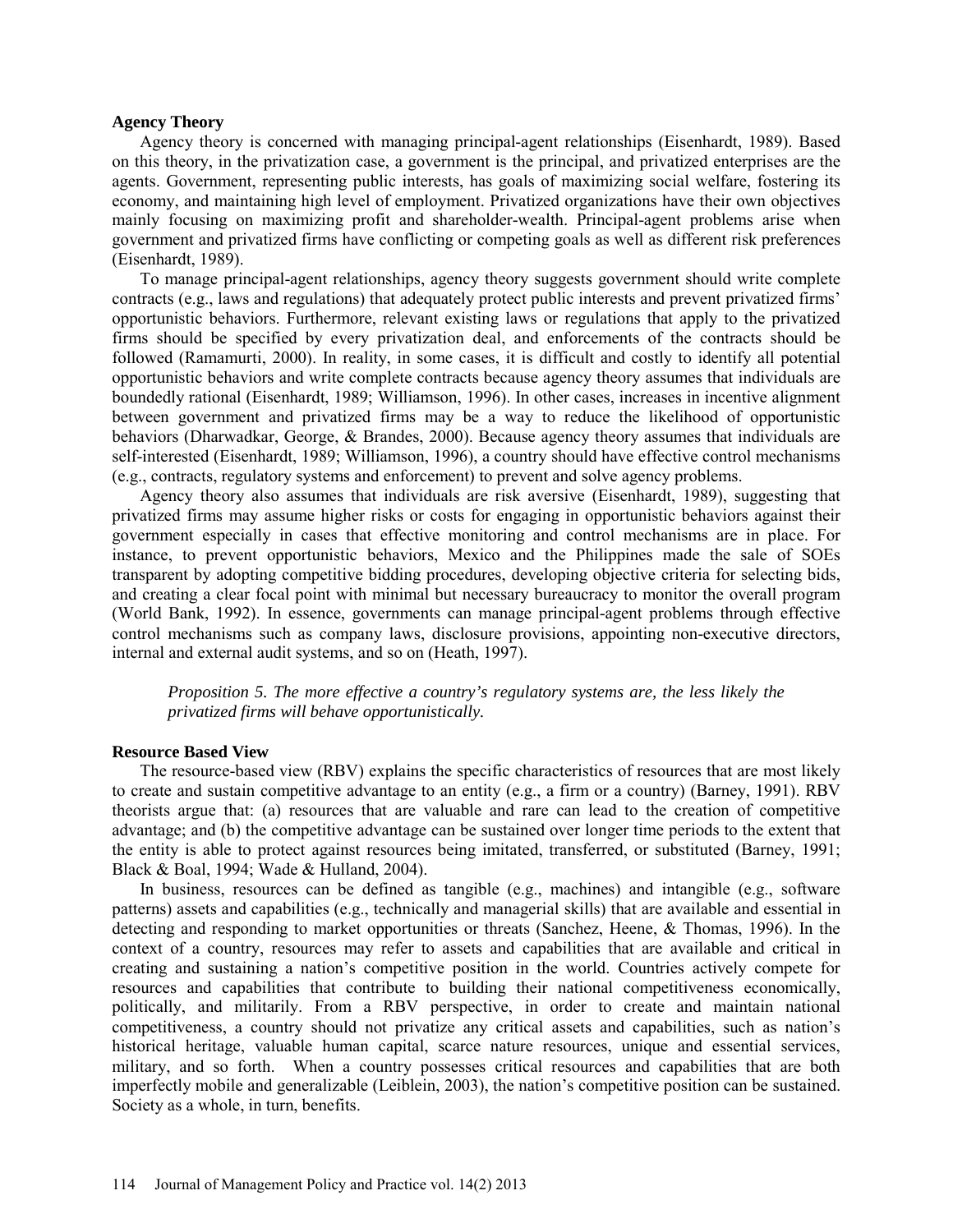*Proposition 6a. The more critical assets and capabilities are to a country's competitiveness, the less likely the country will privatize them.* 

For non-critical resources, the key issue is whether or not the resources can be utilized costeffectively and socially responsibly. In business, to create competitive advantage, firms must generate more value from its resources than expected at the time of their acquisition or development (Leiblein, 2003). At the country level, if a country is not able to enjoy an economic rent effectively from its resources in one sector, the country is more likely to free the resources for opportunities with higher rents. Thus, the government is more likely to initiate privatization in this sector in a socially responsible way. If, in the same sector, the remaining SOEs are not able to generate economic and social values from their resources (e.g., return of assets, community involvement) above and beyond the value yielded by those private firms with the same resources, the country is more likely to further free the resources from these SOEs for better opportunities in the market. The entire sector may end up undergoing full privatization of ownership. The success of privatization from this one sector is more likely to encourage its government, in order to capture full utilization of its resources, to embrace privatization in other sectors, or, perhaps, all sectors managing non-critical resources. On the other hand, failures from its initial attempts to privatization may lead to a country, in order to reduce opportunity costs, to seek other alternatives (e.g., partial privatization of ownership) or nationalization. In essence, privatization provides a means for government to utilize its non-critical resources cost-effectively and in a socially responsible way.

*Proposition 6b. SOEs, that manage non-critical resources and that underperform economically and socially, are more likely to be privatized.* 

### **Transaction Cost Economics**

Transaction cost economics (TCE) describes an entity (e.g., a firm, a country) as an efficiencyinducing administrative instrument that facilitates exchange between economic actors (Leiblein, 2003). Transaction costs, apart from production costs, are costs in relating to facilitating and completing an economic exchange. From a TCE perspective, privatization is an economic exchange in which the sum of total transaction and operation costs should be minimized (Williamson, 1979). Transactions costs have been used to explain government choice in the decision to contract out (e.g., Hefetz & Warner, 2004; Nelson 1997; Sclar 2000). In the privatization case, transaction costs, in addition to costs incurred in designing privatization programs, establishing regulatory systems, and monitoring and enforcing the implementation of the programs, include costs relating to possible social and political problems. Moreover, government transaction costs of intervening in operations and some decisions of the firm are generally higher when firms are privately owned (Megginson & Netter, 2001). Therefore, policy makers should carefully examine privatization transaction costs, because they are not purely economic, but also include potential, delaying social and political costs.

TCE theory, similar to agency theory, also assumes that individuals are boundedly rational and selfinterested (Williamson, 1996). Facing uncertain environment and unforeseeable outcomes of privatization, boundedly rational policy-makers find that it is difficult to design a perfect privatization program, write complete contracts and regulations, and monitor the program effectively. Moreover, some opportunistic exchange actors (i.e., privatized firms) may seek short-term economic gains at the expense of social justice for those most affected (Prizzia, 2001), especially when incentives for long-term sustainability and social performance in contracts are weak and monitoring and control mechanisms are insufficient. The complexity of privatization and unpredictability of its outcomes create potentials for opportunistic behaviors, which, in turn, increase its transaction costs (Williamson, 1979). Government, however, may be better off when promoting a free market and introducing competition, because both the increased number of privatized firms and heightened competition among firms can lead to decreased tendencies of engaging in opportunistic actions and shirking behaviors (Shook, Adams, Ketchen, & Craighead, 2009). Furthermore, competition drives private firms to be more competitive and place great pressure on all remaining SOEs to improve their efficiencies as well as on government to reduce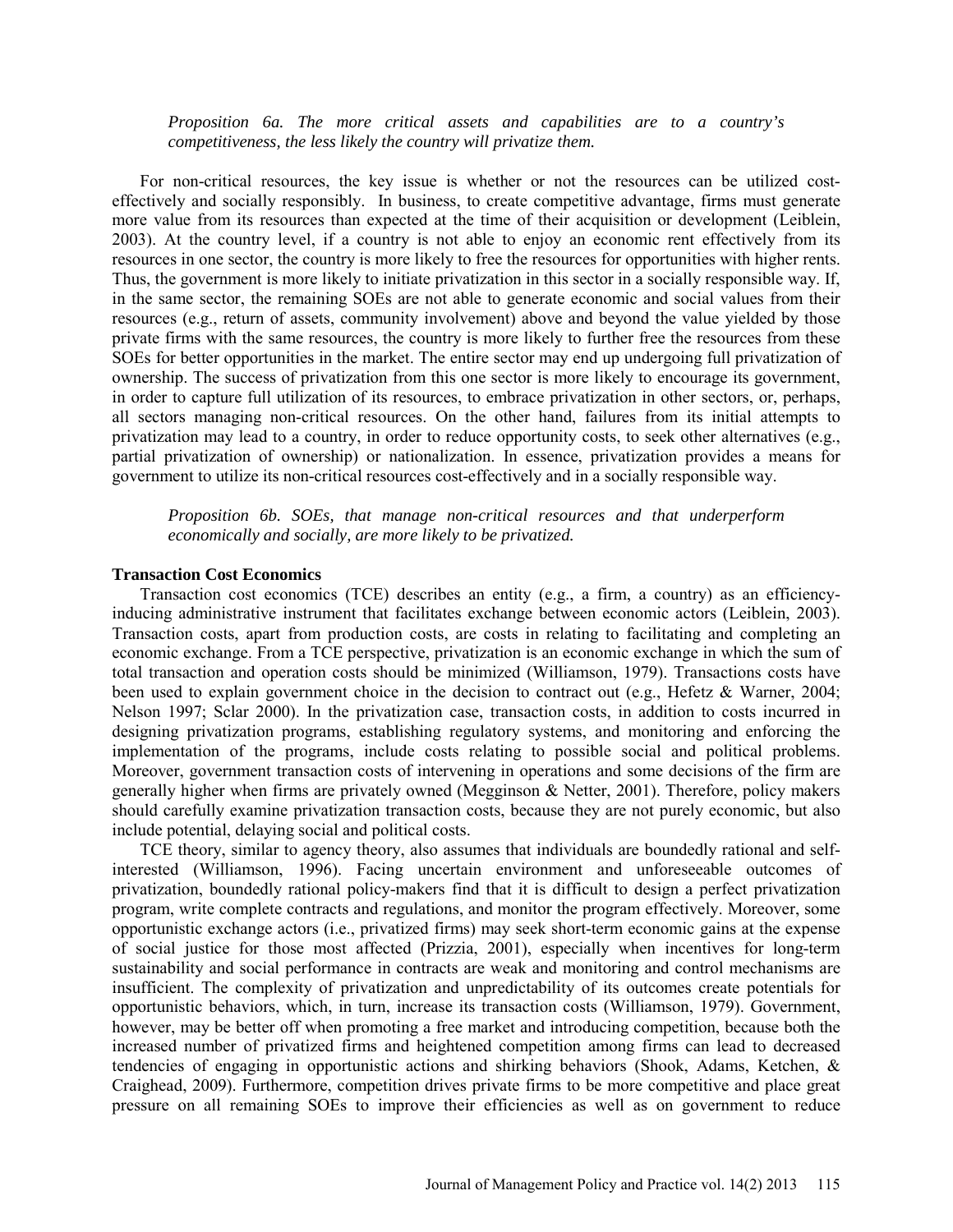interferences in its economy. Consequently, transaction cost is lower as monitoring cost decreases. Furthermore, lower transaction costs lead to minimization of total costs which, in turn, are a driving force for a country to further deregulate and privatize.

However, privatization is a complex phenomenon that involves many uncertain and unpredictable variables prior to, during, and post privatization. Governments face issues of how to implement privatization programs successfully and to achieve desirable outcomes. TCE may provide insights in that simple market contracts generally provide a more efficient, or lower cost, mechanism for managing economic exchanges than hierarchical organization (Leiblein, 2003; Williamson, 1996). In this regard, a government should design simple, sequential privatization programs and manage the programs through feedforward, concurrent, and feedback control mechanisms. Moreover, a government should create a minimal but necessary bureaucracy to monitor and modify the programs in a market economy. If a government discontinues its ambitious privatization programs, modifies the programs at a large scope, or creates excessive bureaucratic agencies to monitor the programs, the transaction costs may increase substantially or even surpass the economic and social values provided by the privatized firms. In such cases, as Williamson's (1971) suggestion of vertical integration in business, partial privatization or parallel market (e.g., Joseph, 2010; Ramamurti, 2000) may be a more effective alternative.

*Proposition 7. The higher transactional costs of privatization a country perceives economically, socially, and politically, the less likely the country will undergo privatization.* 

#### **DISCUSSION**

Through the lens of seven organizational theories, this study offers a conceptual framework to foster future research in privatization. Given the complexity of privatization, multiple theoretical perspectives are vital to enrich our understanding of such a phenomenon. From a management perspective, I attempted to address questions such as why a country undergoes privatization only in some industries and why some countries enjoy success but others experience failures.

This study, built on multiple theories, may provide complementary insights. Contingency theory emphasizes a pragmatic way of privatization. The resource-based views offer insights into what to privatize and real options theory suggests how to privatize, whereas institutional theory and agency theory propose mechanisms for managing and monitoring privatization. Further, TCE provides perspectives that privatization may be a means for a country to improve its economic efficiency and social responsibility, thus enhancing its competiveness in the world. Together, they may be under the tenets of systems theory, which views a country as an integrated political, social, and economic system, and suggests the success of a privatization program is dependent on how well the system moves (i.e., correcting errors) toward increasing compatibility between the system and its environment.

In addition to the complementary views, this study suggests some of the theoretical implications may be contradictory. For example, TCE suggests that a country should privatize enterprises or industries if the sum of total transaction and operation costs is minimized, whereas resource-based view emphasizes that a country should not privatize enterprises or industries that involve critical resources and capabilities affecting the society significantly or contributing to its national competitiveness in the globe. Similarly, Institutional theory implies that a country may imitate other countries' successful privatization programs in an uncertain environment, whereas contingency theory stresses a customized privatization program contingent upon the country's unique environment.

These complementary and competing implications suggest that future research needs to examine privatization in greater depth and develop studies derived from a synergistic framework of multiple theories. In addition to a multi-theory perspective, a multi-level (i.e., country-, industry-, and firm-level) analysis may enrich our understanding of privatization. Both the complexity of the context in which privatization occurs and the means through which it is implemented require that the phenomenon be analyzed from a multilevel perspective (Ramamurti, 2000). In terms of examining the effectiveness of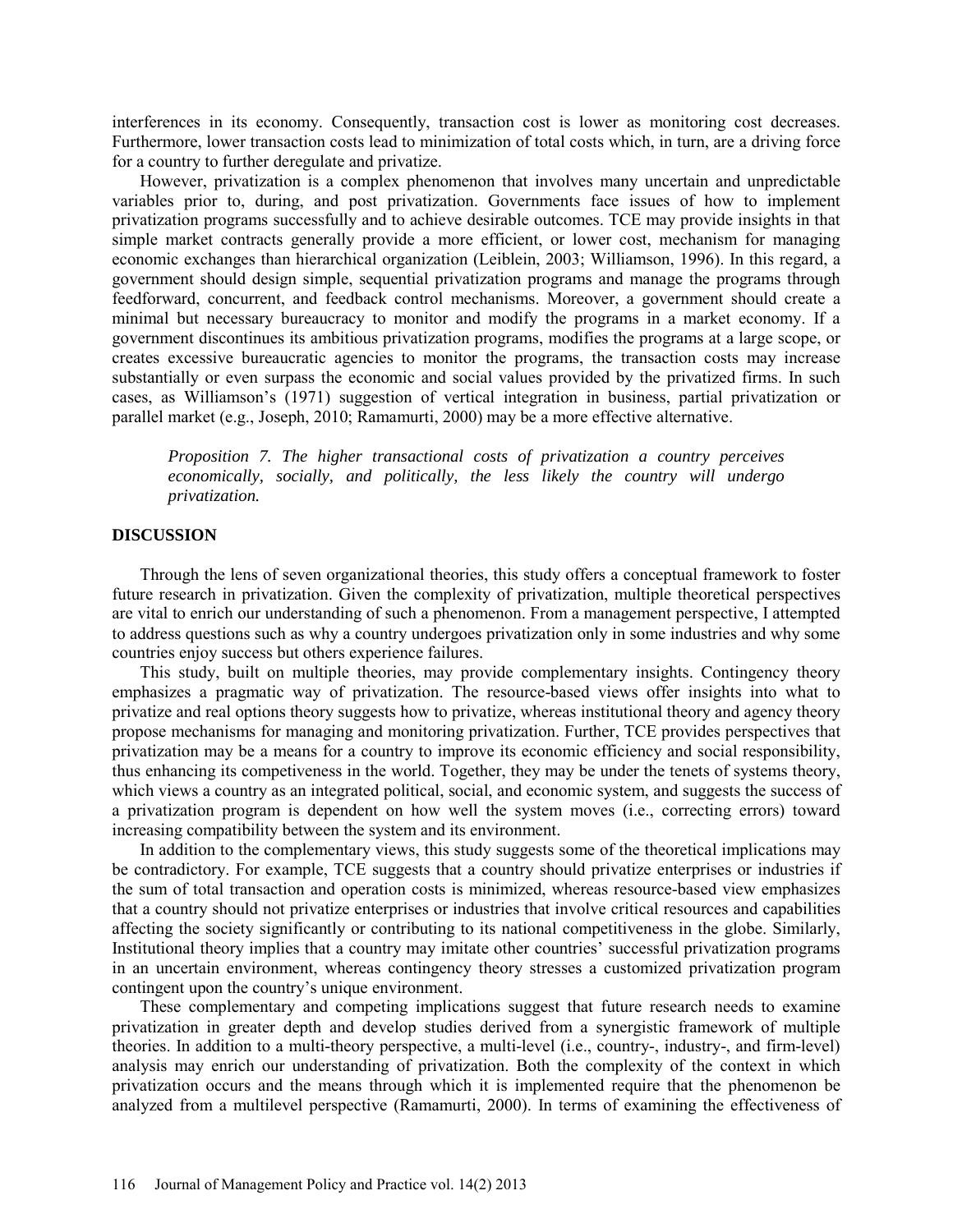privatization, this study emphasizes that, in the case of privatization, economic efficiencies should not be at the expense of social or political cost. Future research may benefit from examining privatization outcomes both economic and social performance in a long run (Prizzia, 2001).

Future research may also focus on other privatization questions. For example, some scholars argued that timing of privatization is a critical issue to its success (Brada & Ma, 2007; Taylor & Warrack, 1998). This study, however, did not directly address the question of when to privatize. Indirectly, this study offers some implications with regard to the timing issue, such that a country should: (a) be well prepared before launching its privatization in the sense of a well designed program and a readily competitive market; (b) examine sequencing and staging issues of privatization; and (c) balance between its privatization choice and adaptation to its environment over time.

In conclusion, this study makes an attempt to systematically look into privatization from a multitheory perspective. By viewing a country as an integrated political, economic, and social system, the study offers a broad conceptual framework for researchers and policy makers. Such a framework provides insights into: (a) why to privatize—from the tenets of systems theory; (b) what to privatize—from the perspectives of contingency theory, resource based views, and transaction cost economics; and (c) how to privatize—from the frames of the real options theory, institutional theory, and agency theory. This study advocates a broad, systematic view of privatization and careful and meticulous attentiveness to its longterm consequence to a society.

# **REFERENCES**

Ashmos, D. P., & Huber, G. P. (1987). The systems paradigm in organization theory: Correcting the record and suggesting the future. *Academy of Management Review*, 12, 607-621.

Barney, J. (1991). Firm resources and sustained competitive advantage. *Journal of Management, 17,* 99- 120.

Black, J., & Boal, K. (1994). Strategic resources: Traits, configurations, and paths to sustainable competitive advantage. *Strategic Management Journal, 15,* 131-148.

Boles de Boer, D., & Evans, L. (1996). The economic efficiency of telecommunications in a deregulated market: The case of New Zealand. *Economic Record, 72,* 24-35.

Brada, J. C. & Ma, C. (2007). The optimal timing of initial public offerings in the course of privatization: Theory and an illustrative application. *Economic Systems, 31,* 121-137.

Child, J. (1972). Organizational structure, environment, and performance: The role of strategic choice. *Sociology, 6,* 1-22.

Davis, S. M. (1982). Transforming organizations: The key to strategy is context. *Organizational Dynamics, 3,* 64-80.

Dharwadkar, R., George, G., & Brandes, P. (2000). Privatization in emerging economies: An agency theory perspective. *[Academy of Management Review,](javascript:__doLinkPostBack() 25,* 650-669.

DiMaggio, P. J., & Powell, W. W. (1983). The iron cage revisited: Institutional isomorphism and collective rationality in organizational fields. *American Sociological Review, 48,* 147-160.

D'Souza, J., & Megginson, W.L. (1999). The financial and operating performance of privatized firms during the 1990s. *Journal of Finance, 54,* 1397–1438.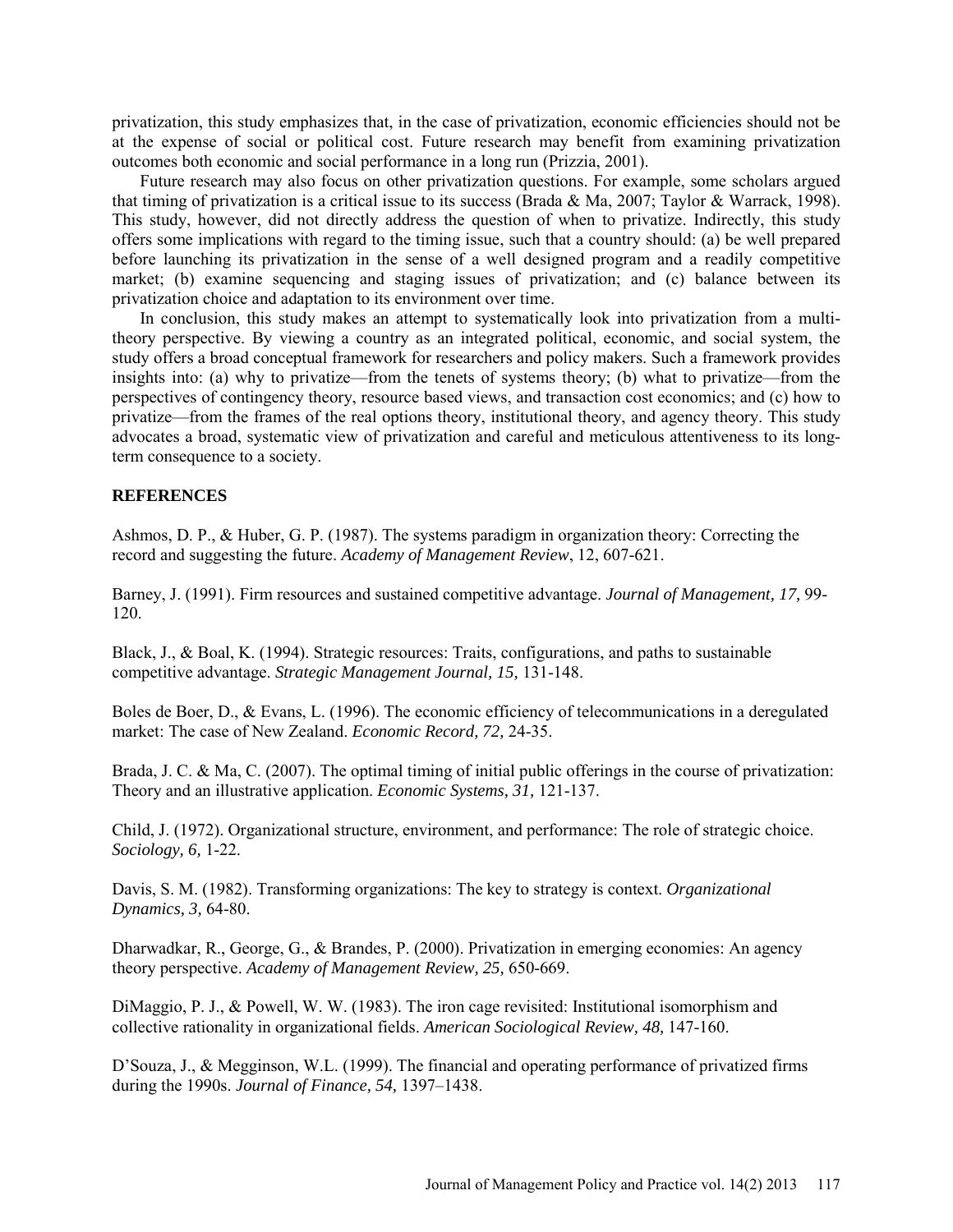Eckel, C., Eckel, D. & Singal, V. (1997). Privatization and efficiency: Industry effects of the sale of British Airways. *J. Financial Economics, 43,* 275-298.

Eisenhardt, K. M. (1989). Agency theory: An assessment and review. *Academy of Management Review, 14,* 57-74.

Frost, P. (1980). Toward a radical framework for practicing organization science. *Academy of Management Review, 5,* 501-507.

Garnaut, R., Song, L., Tenev, S., & Yao, Y. (2003). *A study of firm restructuring in China*. Washington, DC: The World Bank.

Gerber, T. P., & Hout, M. (1998). More shock than therapy: Market transition, employment, and income in Russia, 1991–1995. *American Journal of Sociology, 104,* 1–50.

Greenwood, R., & Hinings, C. R. (1993). Understanding strategic organizational change: The contribution of archetypes. *Academy of Management Journal, 36,* 1052-1081.

Hamm, P., King, L. P., & Stuckler, D. (2012). Mass Privatization, State Capacity, and Economic Growth in Post-Communist countries. *American Sociological Review, 77,* 295-324.

Heath, J. (1997). Privatization in perspective. In A. Bennet (Ed.), *How does privatization work* (pp. 23- 32). London: Routledge.

Hefetz, A., & Warner, M. E. (2004). Privatization and its reverse: Explaining the dynamics of the government contracting process. *Journal of Public Administration Research and Theory, 14,* 171-90.

Hodge, G. A. (2000). *Privatization: An international review of performance.* Boulder, CO: Westview Press.

Joseph, K. L. (2010). The politics of power: Electricity reform in India. *Energy Policy, 38,* 503-511.

Katz, D., & Kahn, R. (1966). S*ocial psychology of organizations.* New York, NY: Wiley.

Kikeri, S., & Nellis, J. (2002). *Privatization in competitive sectors: The record to date*. Washington, DC: The World Bank.

Kim, K. I., & Yelkina, A. (2003), [Privatization in Russia: Its past, present, and future.](http://www.questia.com/PM.qst?a=o&se=gglsc&d=5001930573) *SAM Advanced Management Journal, 68,* 14-21.

Lawrence, P. R., & Lorsch, J. W. (1967). *Organization and environment.* Boston, MA: Harvard Business School.

Leiblein, M. J. (2003). The choice of organizational governance form and performance: Predictions from transaction cost, resource-based, and real options theories. *Journal of Management, 29,* 937-961.

Li, K., Wang, T., Cheung, Y-L, & Jiang, P. (2011). Privatization and risk sharing: Evidence from the split share structure reform in China. *Review of Financial Studies, 24,* 2499-2525.

Manuel, M. A. S. (2003). Water privatization in Spain. *International Journal of Public Administration, 26,* 213-246.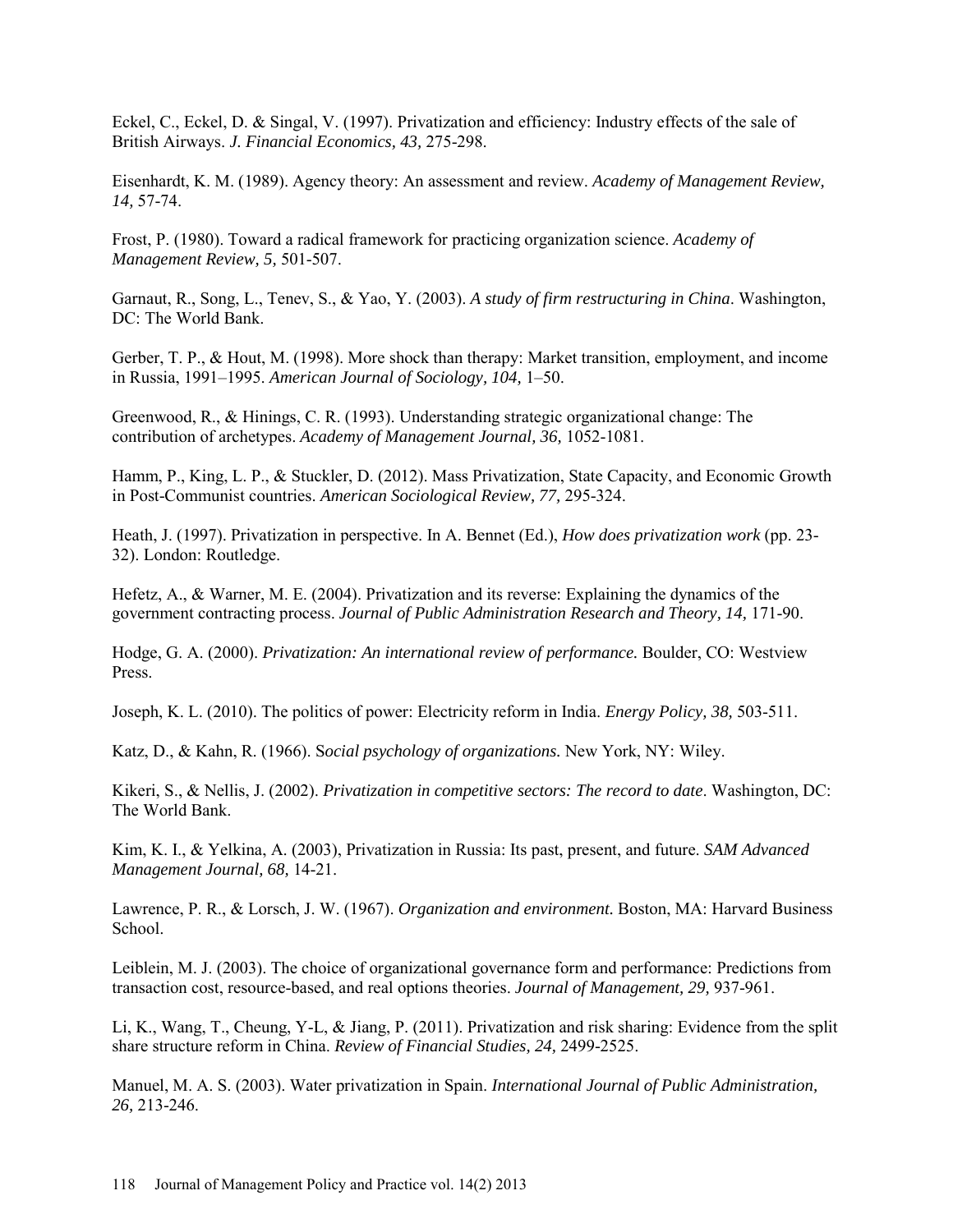March, J. G., & Olsen, J. P. (1984). The new institutionalism: Organizational factors in political life. *American Political Science Review, 78,* 734-749.

Megginson, W. L., Nash, R. C., & Van Randenborgh, M. (1994). The financial and operating performance of newly privatized firms: An international empirical analysis. *Journal of Finance, 49,* 403– 452.

Megginson, W. L., & Netter, J. M. (2001). [From state to market: A survey of empirical studies on](http://faculty-staff.ou.edu/M/William.L.Megginson-1/prvsvpapJLE.pdf)  [privatization.](http://faculty-staff.ou.edu/M/William.L.Megginson-1/prvsvpapJLE.pdf) *Journal of Economic* Literature, 39, 321-389.

McDonald, K. R. (1993). Why privatization is not enough. *Harvard Business Review, 71,* 49-59.

Nelson, M. A. (1997). Municipal Government Approaches to Service Delivery: An Analysis from a Transactions Cost Perspective. *Economic Inquiry, 35,* 82-96.

Parker, D., & Kirkpatrick, C. (2005). Privatisation in developing countries: A review of the evidence and the policy lessons. *Journal of Development Studies, 41,* 513-541.

Prizzia, R. (2001). Privatization and social responsibility: A critical evaluation of economic performance. *The International Journal of Public Sector Management, 14,* 450-464.

Prizzia, R. (2005). An international perspective of privatization and women workers. *Journal of International Women's Studies, 7,* 55-68.

Ramamurti, R. (2000). A multilevel model of privatization in emerging economies. *[Academy of](http://proquest.umi.com/pqdweb?RQT=318&pmid=19602&TS=1196456256&clientId=1997&VInst=PROD&VName=PQD&VType=PQD)  [Management Review,](http://proquest.umi.com/pqdweb?RQT=318&pmid=19602&TS=1196456256&clientId=1997&VInst=PROD&VName=PQD&VType=PQD) 25,* 525-550.

Ratto-Nielsen*,* J. C. (2004). A comparative study of telecom reforms in East Asia and Latin America. *International Journal of Public Administration, 27,* 399-416.

Sanchez, R., Heene, A., & Thomas, H. (1996). *Introduction: Towards the theory and practice of competence-based competition*. Oxford, UK: Pergamon Press.

Scott, W.R. (1995). *Institutions and organizations*, Thousand Oaks, CA: Sage.

Scott, R.W. (2003). *Organizations: Rational, natural, and open systems.* Englewood Cliffs, NJ: Prentice-Hall.

Sclar, E. (2000). *You don't always get what you pay for: The economics of privatization*. Ithaca, NY: Cornell University Press.

Shenzhen Government Online. (2007). Economy. *<http://english.sz.gov.cn/economy/>*, Retrieved on August 26, 2007.

Sheshinski, E., & Lbpez-Calva, L. F. (1999). Privatization and its benefits: Theory and evidence. *[CESifo](http://cesifo.oxfordjournals.org/)  [Economic Studies,](http://cesifo.oxfordjournals.org/) [49,](http://cesifo.oxfordjournals.org/content/vol49/issue3/index.dtl)* 429-459.

Shook, C. L., Adams, G. L., Ketchen, D. J., & Craighead, C. W. (2009). Towards a "theoretical toolbox" for strategic sourcing. *Supply Chain Management: An International Journal, 14,* 3-10.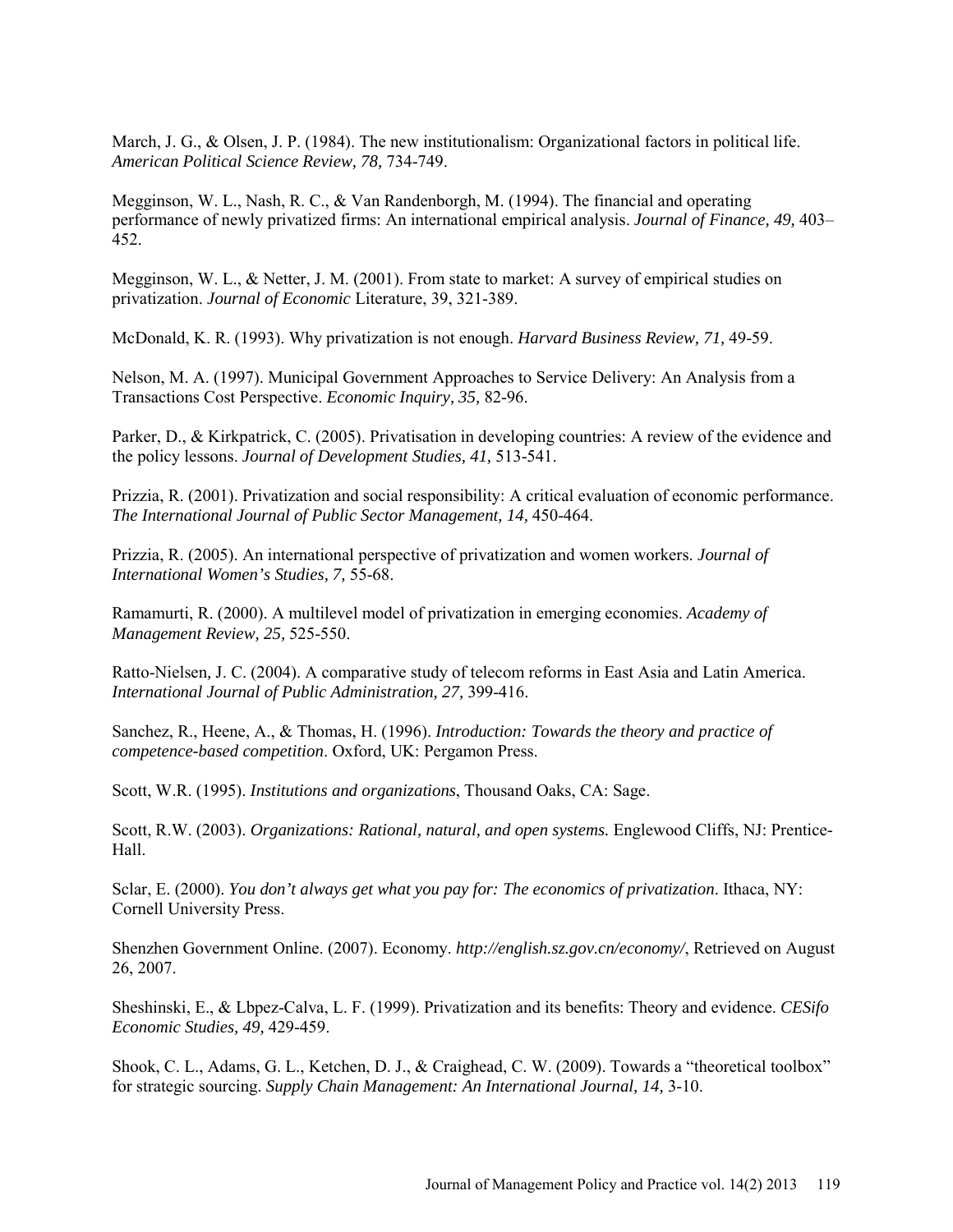Smircich, L., & Stubbart, C. (1985). Management in an enacted world. *Academy of Management Review,* 10, 724-736.

Stiglitz, J. E. (2002). *Globalization and its discontent*. New York/London: W. W. Norton & Company.

Stolt, R., Blomqvist, P. & Winblad, U. (2011). Privatization of social services: Quality differences in Swedish elderly. *Social Science & Medicine*, 72, 560-567.

Tan, J., Li, S., & Xia, J. (2007). When iron fist, visible hand, and invisible hand meet: Firm-level effects of varying institutional environments in China. *Journal of Business Research, 60,* 786-794.

Taylor, D. W., & Warrack, A. A. (1998). Privatization of state enterprise: Policy drivers and lessons learned. *International Journal of Public Sector Management, 11,* 524 – 535.

Wade, M., & Hulland, J. (2004). The resource-based view and information systems research: Review, extension, and suggestions for future research. *MIS Quarterly, 28,* 107–142.

Williamson, O. E. (1971). The vertical integration of production: Market failure considerations. *American Economic Review, 61,* 112-123.

Williamson, O. E. (1979). Transaction-cost economics: The governance of contractual relationships. *Journal of Law and Economics, 22,* 233-261.

Williamson, O. E. (1996). Economic organization: The case for candor. *[Academy of Management Review,](javascript:__doLinkPostBack() 21,* 48-57.

World Bank. (1992). Privatization: Eight lessons of experience. *Policy Views from the Country Economics Department*, Outreach No.3, http://www.worldbank.org/html/prddr/outreach/or3.htm, Retrieved on November 14, 2007.

World Bank. (1996). *World Bank participation sourcebook.* Washington, DC: The World Bank.

Wright, M., Hoskisson, R. E., Filatotchev, I., & Buck, T. (1998). Revitalizing privatized Russian enterprises. *[Academy of Management Executive,](javascript:__doLinkPostBack() 12,* 74-85.

Xu, L., & Lee, S-H. (2012). Strategic policy choices on privatization in an international mixed duopoly. *Social and Behavioral Sciences, 40,* 668-672.

Zahra, S. A., Ireland, R. D., Gutierrez, I., & Hitt, M. A. (2000). Privatization and entrepreneurial transformation: Emerging issues and a future research agenda. *Academy of Management Review, 25,* 509– 524.

\*An earlier version of this paper was presented at the 2008 annual meeting of the Southern Management Association (SMA), St. Pete Beach, Florida, and a brief version was included in the proceedings of the SMA conference.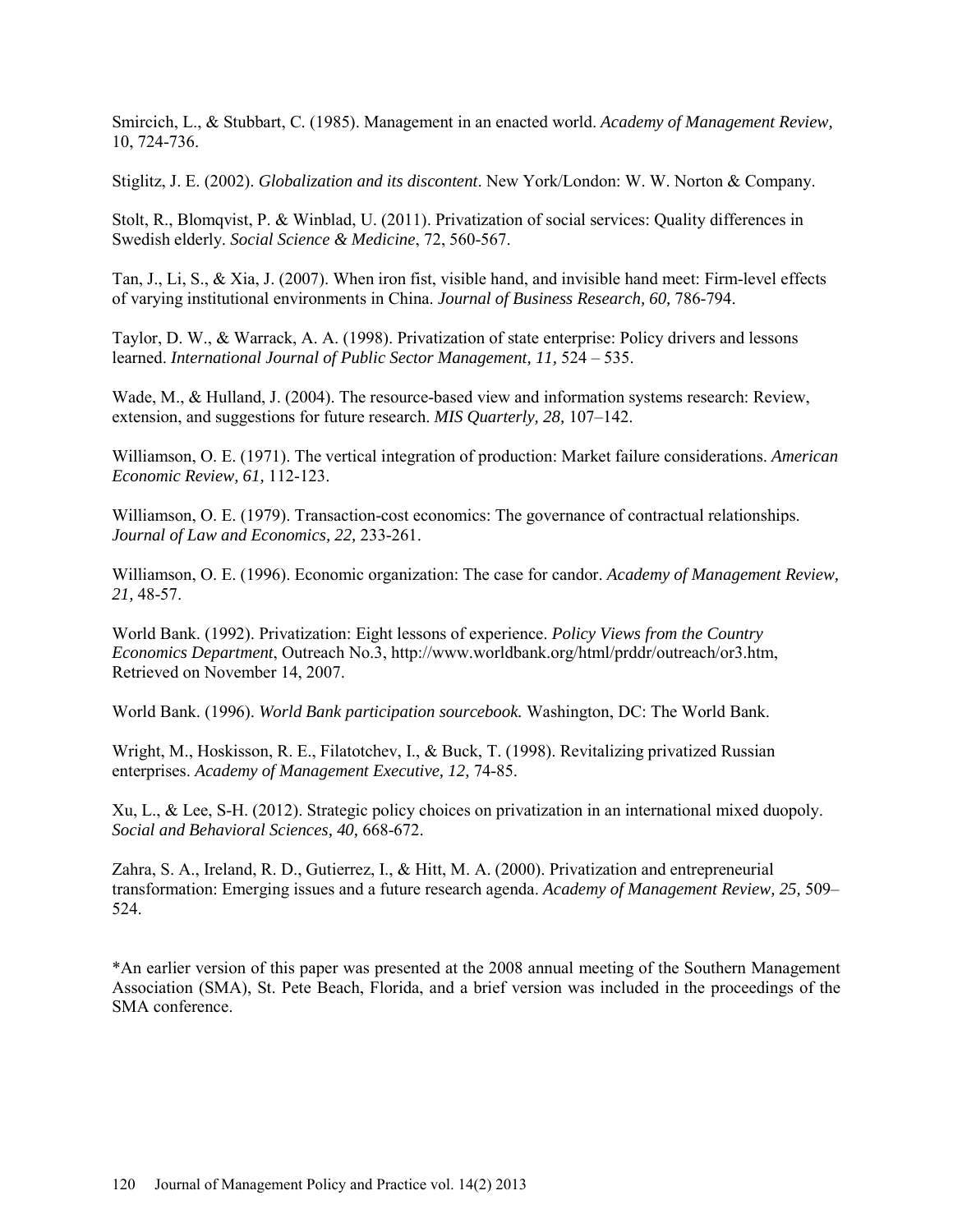# **APPENDIX**

# **TABLE 1 IMPORTANT THEORIES AND IMPLICATIONS FOR PRIVATIZATION**

| Theoretical<br>Perspective | Key Premise                                                                                                                                | Key Insights for Privatization                                                                                                                                                                                                                                                                                                  | Propositions                                                                                                                                                                                                                                                                                                                   |
|----------------------------|--------------------------------------------------------------------------------------------------------------------------------------------|---------------------------------------------------------------------------------------------------------------------------------------------------------------------------------------------------------------------------------------------------------------------------------------------------------------------------------|--------------------------------------------------------------------------------------------------------------------------------------------------------------------------------------------------------------------------------------------------------------------------------------------------------------------------------|
| Systems<br>Theory          | Public and private<br>organizations are viewed<br>as components of a<br>country's integrated<br>political, social, and<br>economic system. | A country's system is viewed as an open<br>system that is affected by both external (from<br>a global perspective) and internal (within a<br>country) factors.<br>Public and private organizations,<br>government, and the general public are<br>components in a country's system that are<br>open to, and interact with, their | Proposition 1a. The stronger global<br>competitions countries face, the more<br>likely a country will undergo<br>privatization.<br>Proposition 1b. The less efficient SOEs<br>are, the more likely a country will<br>undergo privatization.<br>Proposition 1c. The more important<br>industries are to a country's economy and |
|                            |                                                                                                                                            | environments.<br>Feedforward, concurrent, and feedback<br>control mechanisms are essential for a<br>country to manage sequencing and staging of<br>privatization.                                                                                                                                                               | social welfare, the less likely these<br>industries will be privatized in early<br>stages of privatization.<br>Proposition 1d. The better sequencing and<br>staging of privatization are managed, the<br>more successful privatization will be.                                                                                |
| Contingency<br>Theory      | There is no universal or<br>one best way to privatize.                                                                                     | The effectiveness of privatization depends on<br>proper fits:<br>between a privatization program and<br>1)<br>a country's internal and external<br>environment;<br>between subsystems and a country's<br>2)<br>environment; and<br>among subsystems within the<br>3)<br>environment.                                            | Proposition 2. Countries developing their<br>privatization programs contingent upon the<br>country's environment are more likely to succeed<br>than those who do not.                                                                                                                                                          |
| Real Options<br>Theory     | A real option is the right<br>choice, but not the<br>obligation, to undertake<br>privatization in an<br>uncertain environment.             | Privatization programs create economic<br>values through operating flexibility.<br>Privatization programs should be evaluated<br>periodically. Modifications and<br>improvements should be followed.                                                                                                                            | Proposition 3. In uncertain environments,<br>countries, who undergo privatization with<br>a wide range of options and manage it<br>with flexibility, are more likely to succeed<br>than those with a single, rigid<br>privatization option.                                                                                    |